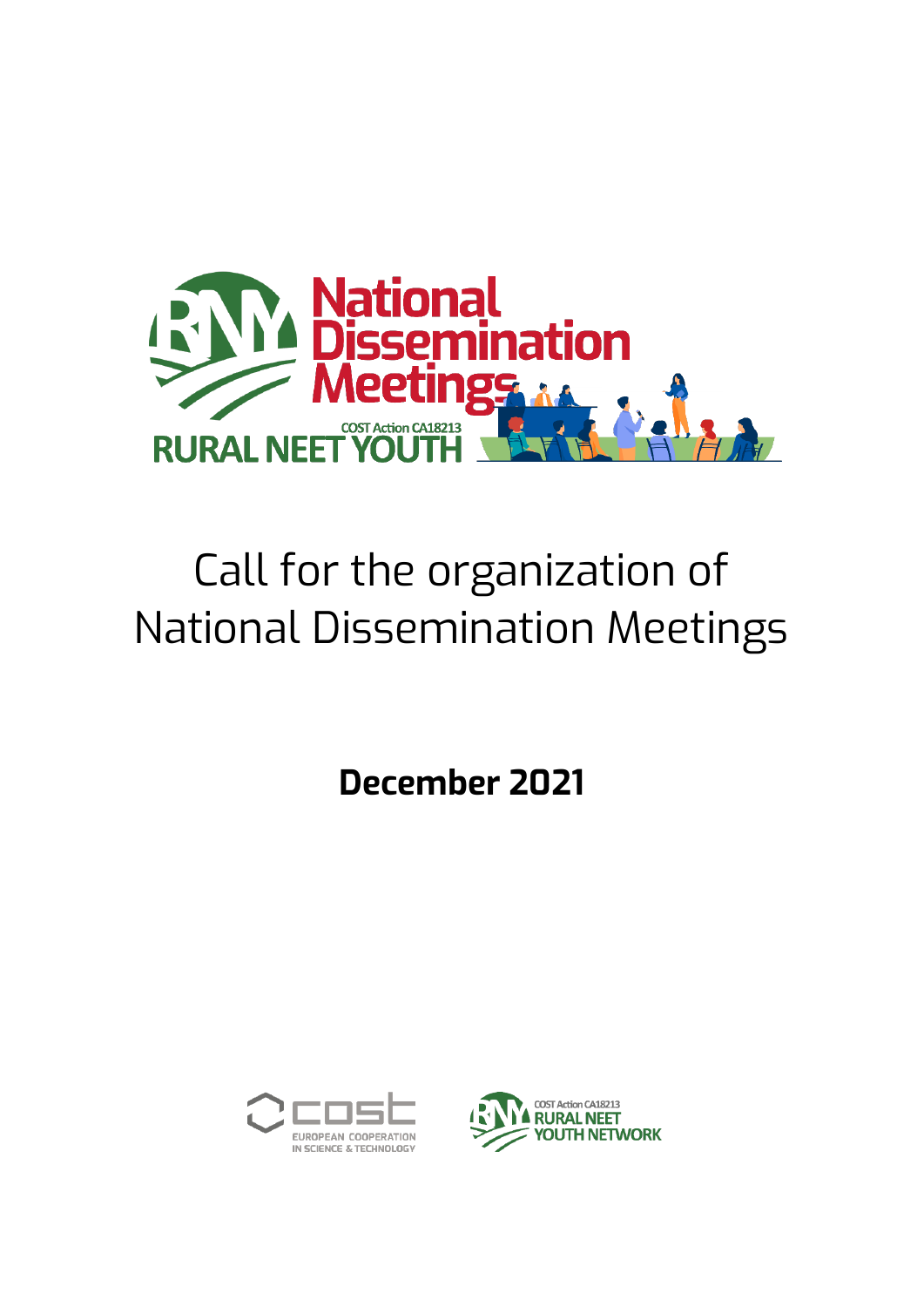



# **COST Action CA 18123 Rural NEET Youth Network: Modelling the risks underlying rural NEETs social exclusion**

## **2nd Call for the organization of National Dissemination Meetings**

**- Meetings occurring no later than the 30th of September 2022**

**- Final application deadline is the 15th of July 2022**

As part of the third grant period of COST Action 18213 – Rural NEET Youths Network (RNYN), we are calling members from all countries to organize National Dissemination Meetings, within the Third Grant period of the Action. This call is provided due to the fact that the COVID-19 outburst imposes severe limitations to the organization's international meetings. As an alternative, CA 18213 is proposing to fund meetings at a national level to address two main goals: (a) to promote stakeholders involvement (researchers, policy-makers, professionals); and (b) to ensure quick and meaningful dissemination of RNYN deliverables of both Action Working Groups (WG).

National Dissemination Meetings might have many different formats (whole-day conference, workshops, round-tables). They might focus only on discussing CA 18213 deliverables or have a wider scope including specific moments for these deliverables presentation and discussion.

Irrespectively of the format and content, proposed meetings must comply with the following mandatory rules:

1. Funded meetings are physical meetings (although parallel, online streaming is admissible);

2. Inclusion of at least one moment (e.g. one panel, one presentation or one discussion) for presenting one of the CA 18213 deliverables;

3. Including representatives of local, regional and/or national level policy-making institutions in the list of invited speakers;

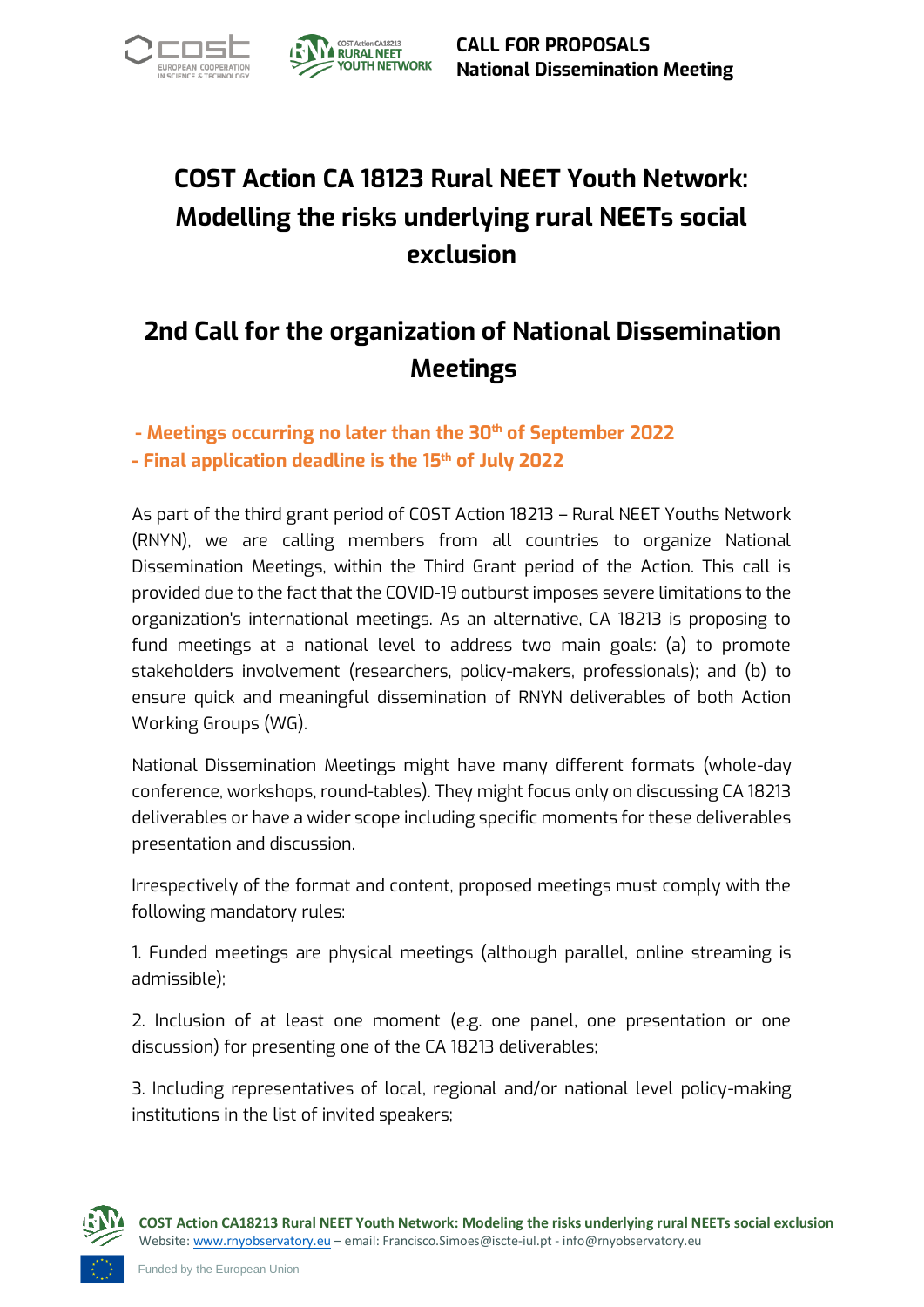



## **CALL FOR PROPOSALS National Dissemination Meeting**

4. Aligning the scope of the meeting with the current annual thematic priorities (rural NEETs social networks, formal and non-formal education in rural areas, employment and employment services in rural areas, rural NEETs and sustainability), in case the meeting proposal is beyond the mere presentation of CA 18213 deliverables;

5. Meetings will be funded only in countries where CA 18213 has not yet organized national dissemination meetings.

6. To clearly identify ECI from the organizing country both in the organization of the meeting as well.

7. To target an expected audience of at least 50 people;

8. To organize the meeting between the 1st of January of 2022 and the 30th of September 2022.

9. To deliver a short report of the meeting, when submitting their payment request.

Funding for each meeting is limited to a maximum of 2000 EUR, covering the following expenses:

• Local Organizer Support (LOS) expenses (please check COST [Vademecum,](https://www.cost.eu/uploads/2021/04/Vademecum-28-April-2021.pdf)  section 7, page 29);

• Within-country daily allowance and travel (only if the meeting takes place over 100km from home) of invited speakers, through the [daily allowance](https://www.cost.eu/cost-actions/daily-allowance-qa/#:~:text=Daily%20allowance%20is%20COST,where%20the%20meeting%20takes%20place.)  [mechanism;](https://www.cost.eu/cost-actions/daily-allowance-qa/#:~:text=Daily%20allowance%20is%20COST,where%20the%20meeting%20takes%20place.)

• For any question or derogation, please contact Leonardo Sousa [\(leonardo.sousa@iscte-iul.pt\)](mailto:leonardo.sousa@iscte-iul.pt).

*Important note: to cover invited speakers expenses, these must be registered in e.COST and receive an official invitation from the Action to be reimbursed. Thus, Local Organizers must ensure that the invited speakers' email is provided to Leonardo Sousa (leonardo.sousa@iscte-iul.pt), the Grant Holder Administrative Officer of the Action.*

The proposals must be submitted no later than the 15th July 2022.

The call will work on the basis of first comes, first serves. In case the proposals comply with the up-mentioned criteria, they will be immediately accepted.

Proposals will be checked by the members of the communication team composed by the following members:

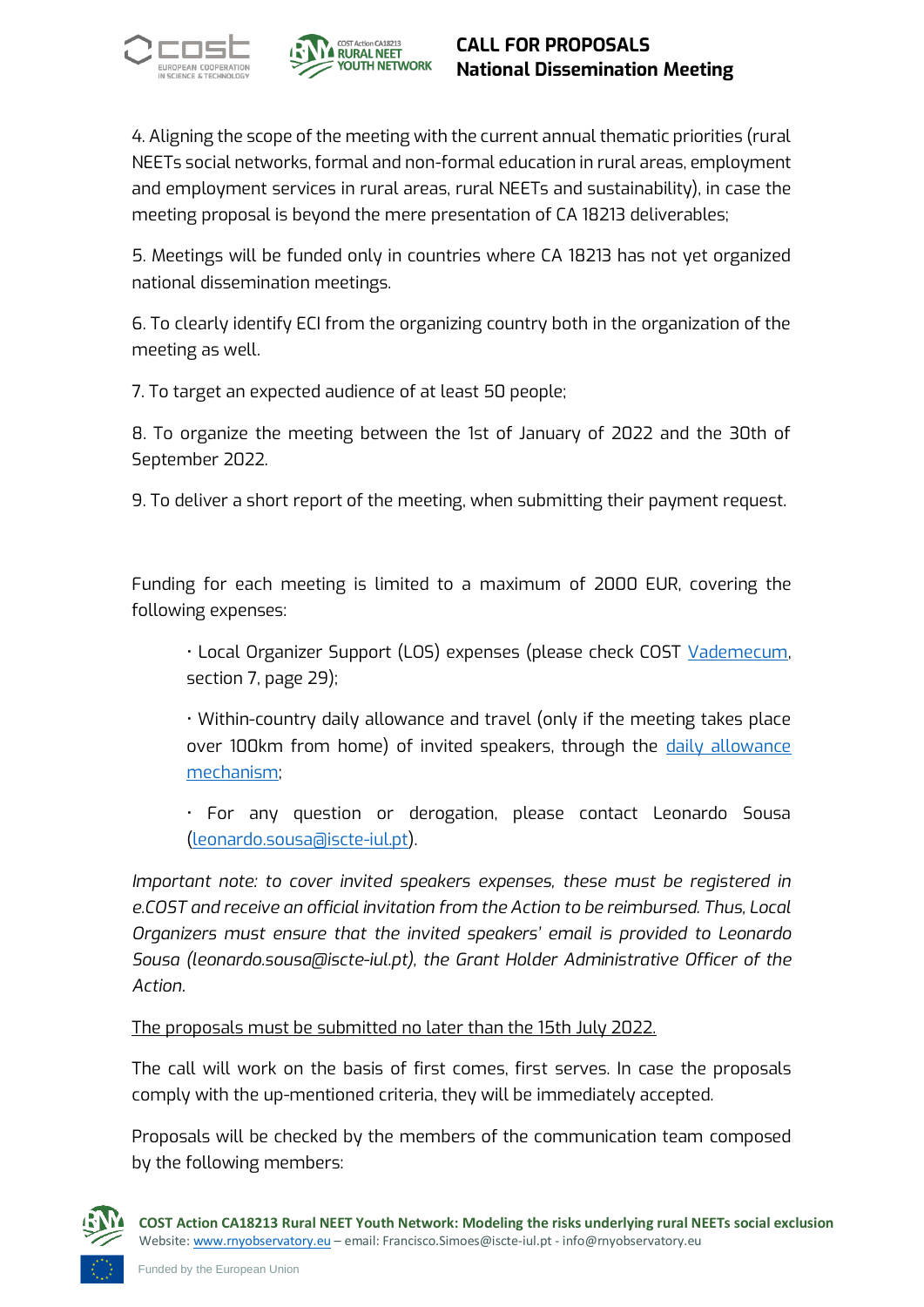



## **CALL FOR PROPOSALS National Dissemination Meeting**

- Mariano Soler-Porta (Science Communication Manager) (Spain)
- Daniela Mamucevska (North Macedonia)
- Muhammet Berigel (Turkey)

In order to apply to this National Dissemination Meetings call, CA 18213 members must fill in the form made available here:<https://forms.gle/dWMxXHZbRdTFQf5bA>

A short report form should be sent after the meeting:

Final remark: Please note that the COST Association and Action's Grant holder can request additional information to substantiate the information contained within the documents submitted by proponents.

Useful links: [https://www.rnyobservatory.eu](https://www.rnyobservatory.eu/)

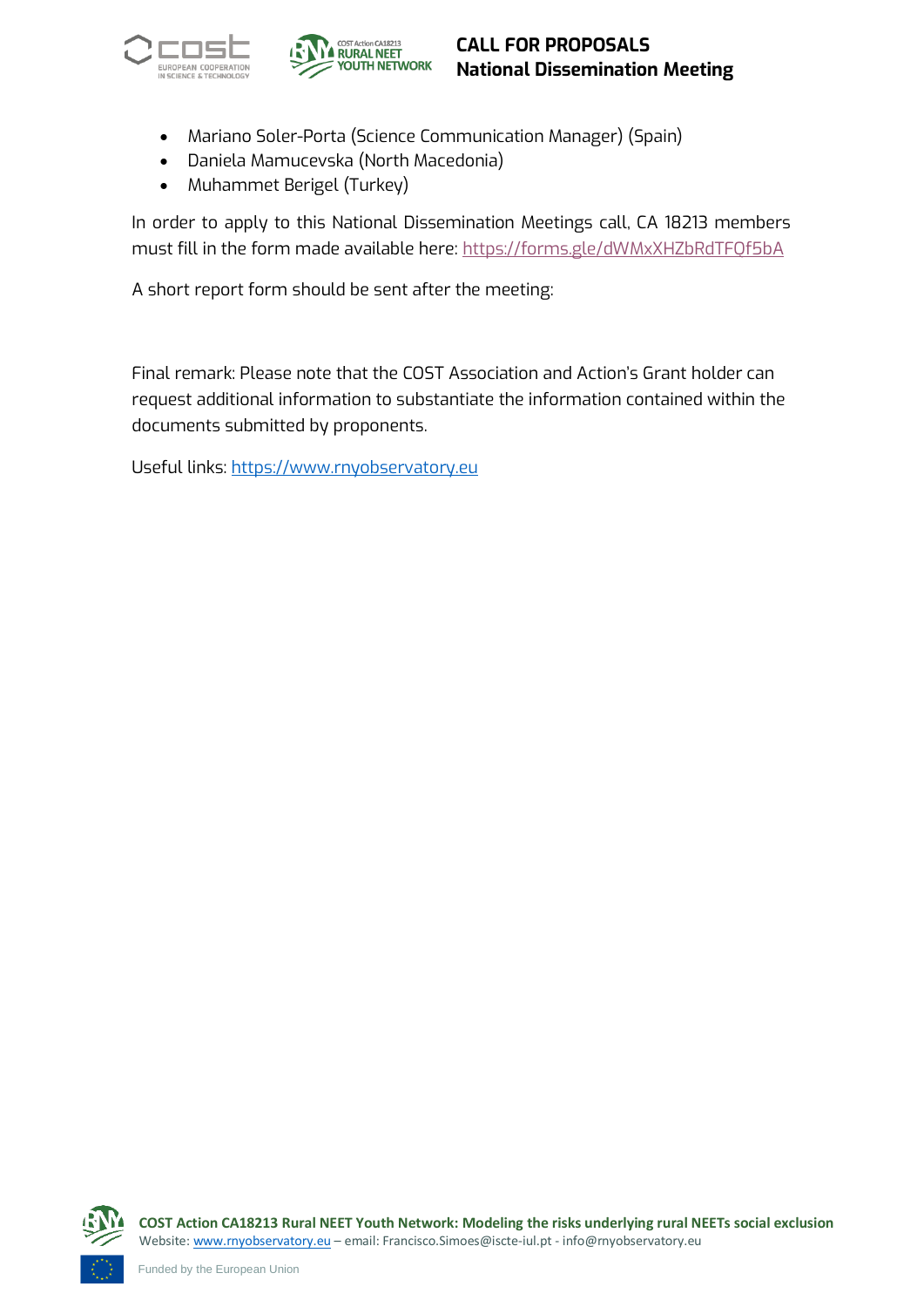



## **NATIONAL DISSEMINATION MEETING FLOWCHART**

In order to help you organize your National Dissemination Meeting, here you have a basic flowchart to follow the step to successfully organize your event:

#### **STEP 1: PREPARE YOUR PROPOSAL**



If your proposal is accepted by COST Action, you can start to organize your NDM



#### **STEP 2: ORGANIZE YOUR NATIONAL DISSEMINATION MEETING**





**COST Action CA18213 Rural NEET Youth Network: Modeling the risks underlying rural NEETs social exclusion** Website[: www.rnyobservatory.eu](http://www.rnyobservatory.eu/) – email: Francisco.Simoes@iscte-iul.pt - info@rnyobservatory.eu